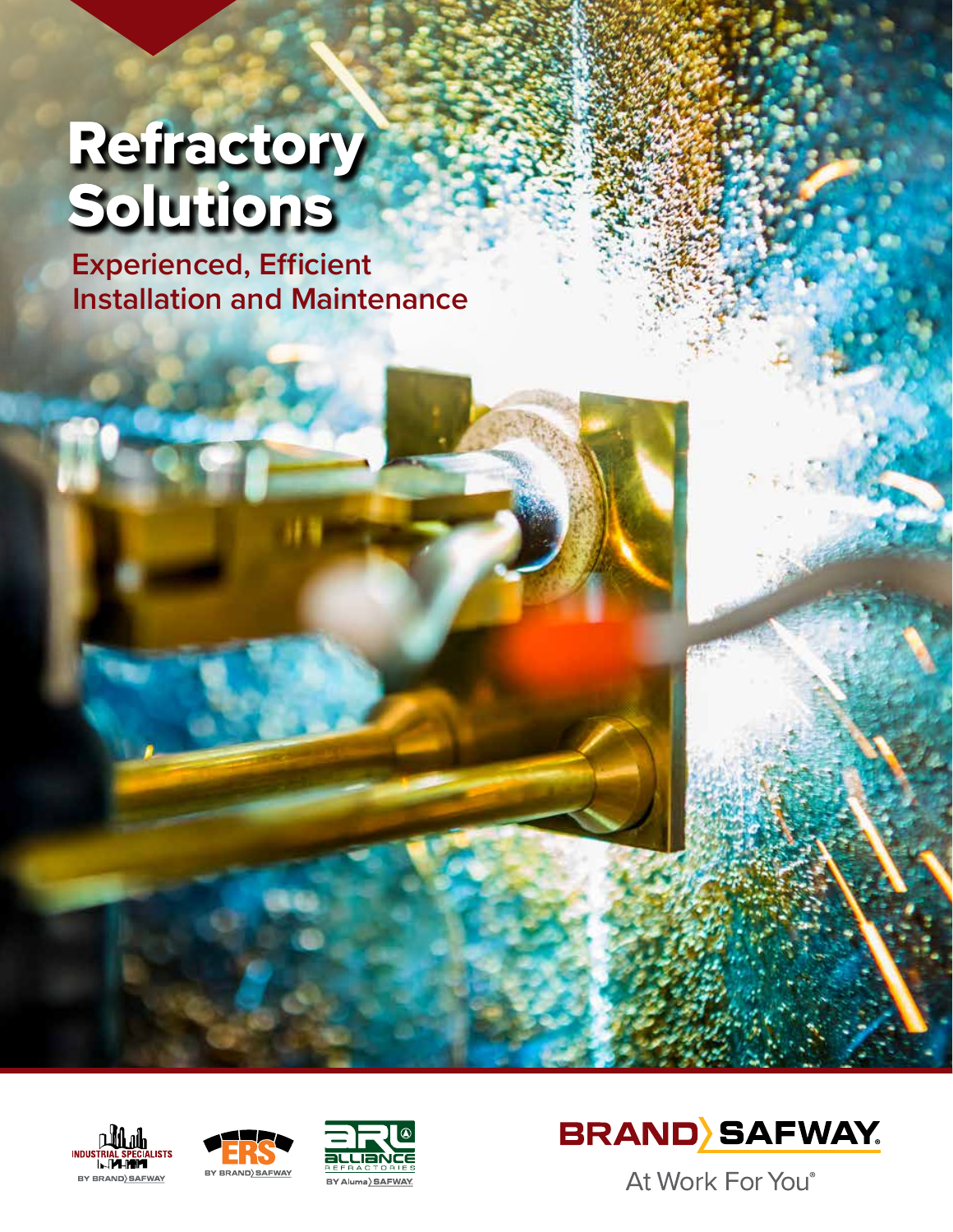## Let us help you take the heat!

**BrandSafway delivers unmatched refractory solutions. Backed by more than 35 years of experience and patented technology designed to improve productivity, we can plan and execute any job safely and efficiently.**

## **Services Offered**

- **Demolition of existing linings**
- **Surface preparation**
- **Pneumatic gunited linings**
- **Vibration cast linings**
- **Rammed linings**
- **Fireproofing**
- **Prefabricated shapes**
- **Precast shapes**
- **Ceramic fiber linings (blanket and modules)**
- **Comprehensive QA/QC program**





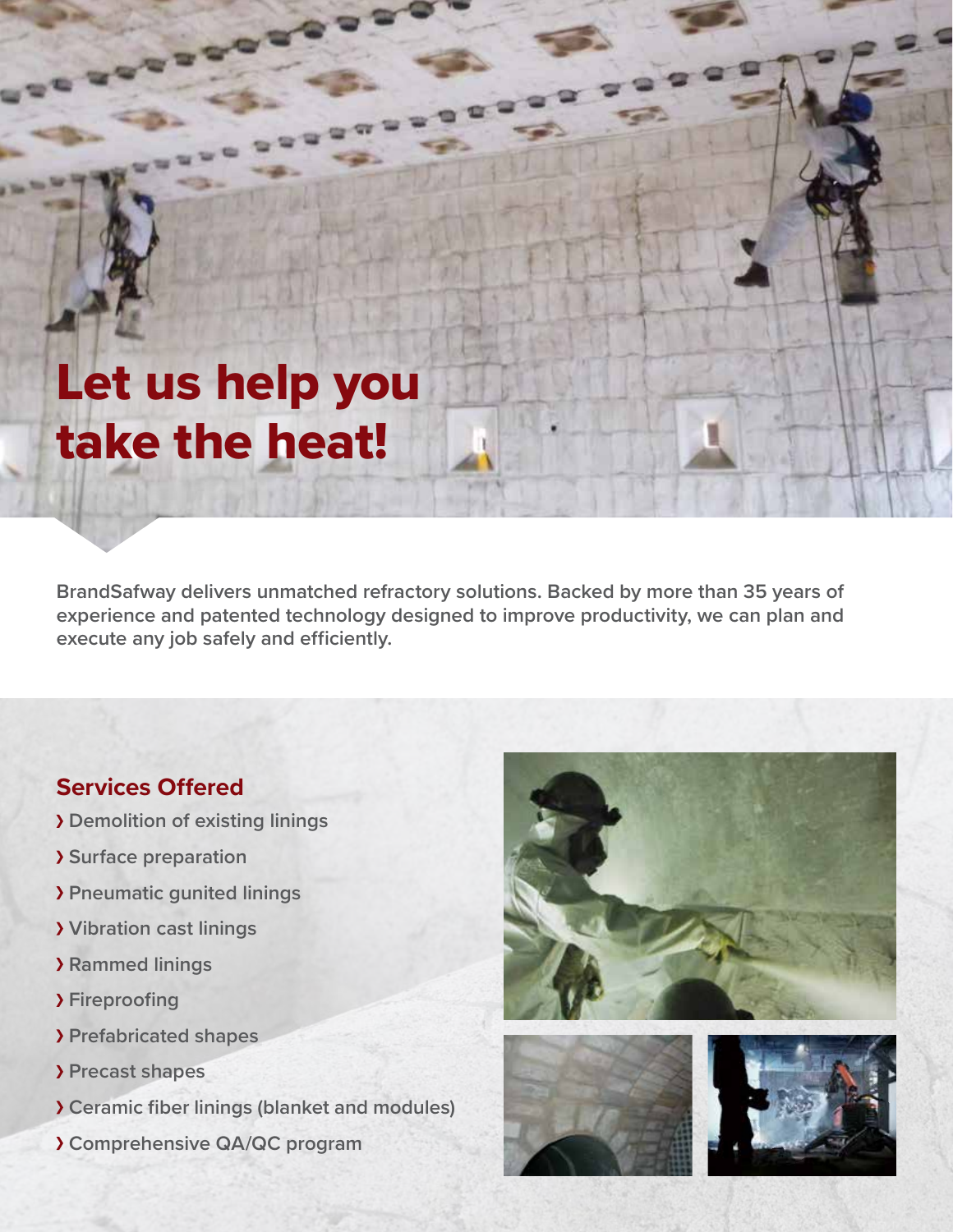## **Patented Technology**

## **Quik-X™ & Quik-X PRO™**

**Refractory Anchoring System**

Patented Quik-X uses 44% fewer welds, cuts installation time by 50%, and is designed for air grids and cyclones in FCCUs (fluid catalytic cracking units). Use Quik-X PRO when matching dissimilar metals and using various stud lengths and alloy types. Manufactured in the U.S. for faster delivery.

#### **BrandTech™ Precast Solutions**

Cut intricately detailed foam refractory forms in just hours, slashing costly downtime and shortening turnaround schedules by as much as 90%.

#### **BrandTech® Precision Welding\***

A computer-driven stud-welding technology, BrandTech uses 81% less labor, allowing two welders to do the work of 16 with a 0.5% error rate.

#### **BrandTech™ Power Distribution Unit\***

Manage power for multiple pieces of equipment on your turnarounds. Reduce cost and improve safety.

#### **BrandTech® Precision Layout™**

The first and only laser layout system for refractory anchors to reduce layout time by as much as 75%.





\*BrandTech Precision Welding and the BrandTech Power Distribution Unit meet all UL (Underwriters Laboratories), CSA (Canadian Standards Association), ABSA (Alberta Boilers Safety Association) and CE (European Union) standards.



## **Industry Applications**

- **Reformers**
- **Fluid catalytic cracking units**
- **Hydrocrackers**
- **Crude units**
- **Thermal reactors**
- **Sulfur recovery units**
- **Boiler units**

*"A well-designed and flawlessly executed plan for the inspection, installation and repair of refractory linings can reduce shifts during turnaround time. It can bring millions of dollars' worth of daily capacity back online sooner, ensures the refractory linings perform as intended, and provides the comfort of knowing that all workers remain safe every day."* 

Industrial Specialists project manager, Hydrocarbon Engineering magazine, May 2018